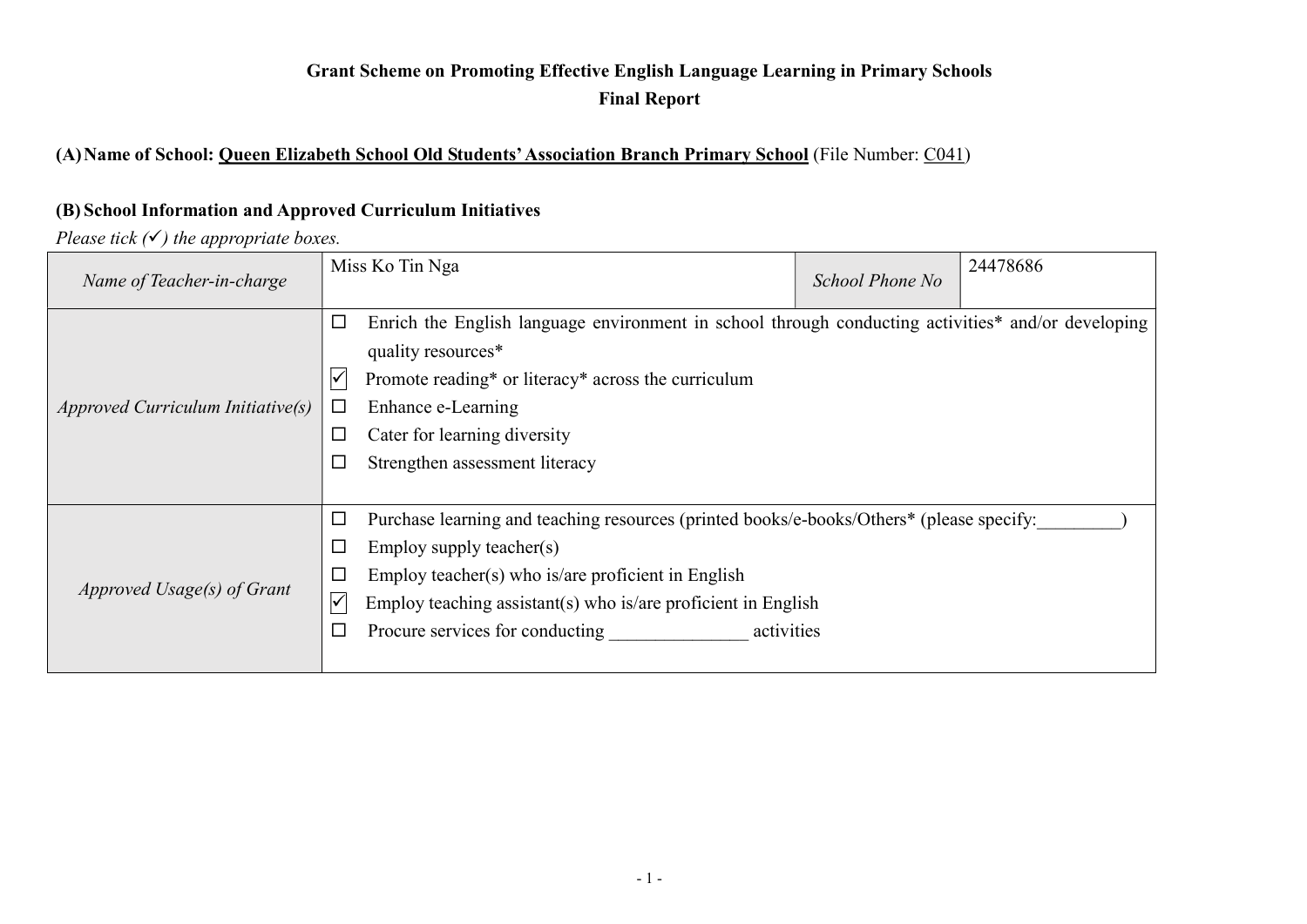#### (C)Self-evaluation of Project Implementation

Schools should:

- \* undertake rigorous project evaluation based on prescribed performance indicators;
- $\triangleq$  rate their performance using a 4-point scale#;
- \* explain, *in as much detail as possible*, reasons for the ratings; and
- $\div$  use the guidance notes (in BLUE) and examples (in RED) as reference.

| <b>Criteria</b>                       | <b>Performance indicators</b>                    |                                                                |                                       | <i>*Self-evaluation (Please put a <math>\checkmark</math> in the appropriate box.)</i> |                    |
|---------------------------------------|--------------------------------------------------|----------------------------------------------------------------|---------------------------------------|----------------------------------------------------------------------------------------|--------------------|
|                                       | Deliverables such as learning and                | Yes (Fulfilled)                                                | $\leftarrow$                          | →                                                                                      | No (Not fulfilled) |
|                                       | teaching resources of acceptable quality are     | 4                                                              | 3                                     | 2                                                                                      |                    |
|                                       | produced, deployed and used as well as quality   | ✓                                                              |                                       |                                                                                        |                    |
|                                       | English language activities are organised as     | Justifications:                                                |                                       |                                                                                        |                    |
|                                       | scheduled.                                       |                                                                |                                       | 100% of targeted deliverables have been produced/implemented. There                    |                    |
|                                       | Additional<br>resources<br>(e.g.                 |                                                                |                                       | was 2 modules in each study year have been developed for LaC among                     |                    |
|                                       | printed/e-books,<br>teachers<br>teaching<br>and  |                                                                |                                       | P.4 and P.5. Learning and teaching resources were produced and                         |                    |
| <b>Efficiency</b>                     | assistants) are suitably deployed to achieve the | deployed well during lessons;                                  |                                       |                                                                                        |                    |
| (Cost-effectiveness:                  | intended goals.                                  | $\bullet$                                                      |                                       | 100% of produced deliverables used in English learning and teaching. All               |                    |
| production and                        | Target groups as stipulated in the<br>$\bullet$  | the materials produced have been implemented in the curriculum |                                       |                                                                                        |                    |
| execution of project<br>deliverables, | approved plan have benefitted from the project.  | according to the schedule;                                     |                                       |                                                                                        |                    |
| resources deployment                  |                                                  |                                                                |                                       | The teaching assistant hired under the Scheme was deployed as pledged.                 |                    |
|                                       |                                                  |                                                                |                                       | She attended all the co-planning meetings for LaC and prepared learning                |                    |
| and beneficiary size)                 |                                                  |                                                                |                                       | and teaching materials for the curriculum, such as searching video tapes               |                    |
|                                       |                                                  |                                                                |                                       | for flipped classrooms, making teaching aids and making videos as a                    |                    |
|                                       |                                                  |                                                                | demonstration of learning activities; |                                                                                        |                    |
|                                       |                                                  |                                                                |                                       | A total of 9 teachers and 129 students (same students from P.4 to P.5)                 |                    |
|                                       |                                                  |                                                                |                                       | have benefitted from the approved curriculum initiatives; and                          |                    |
|                                       |                                                  |                                                                |                                       | 125 students were motivated from the learning activities designed and                  |                    |
|                                       |                                                  |                                                                |                                       | they could be aware of the knowledge and skills transferred between                    |                    |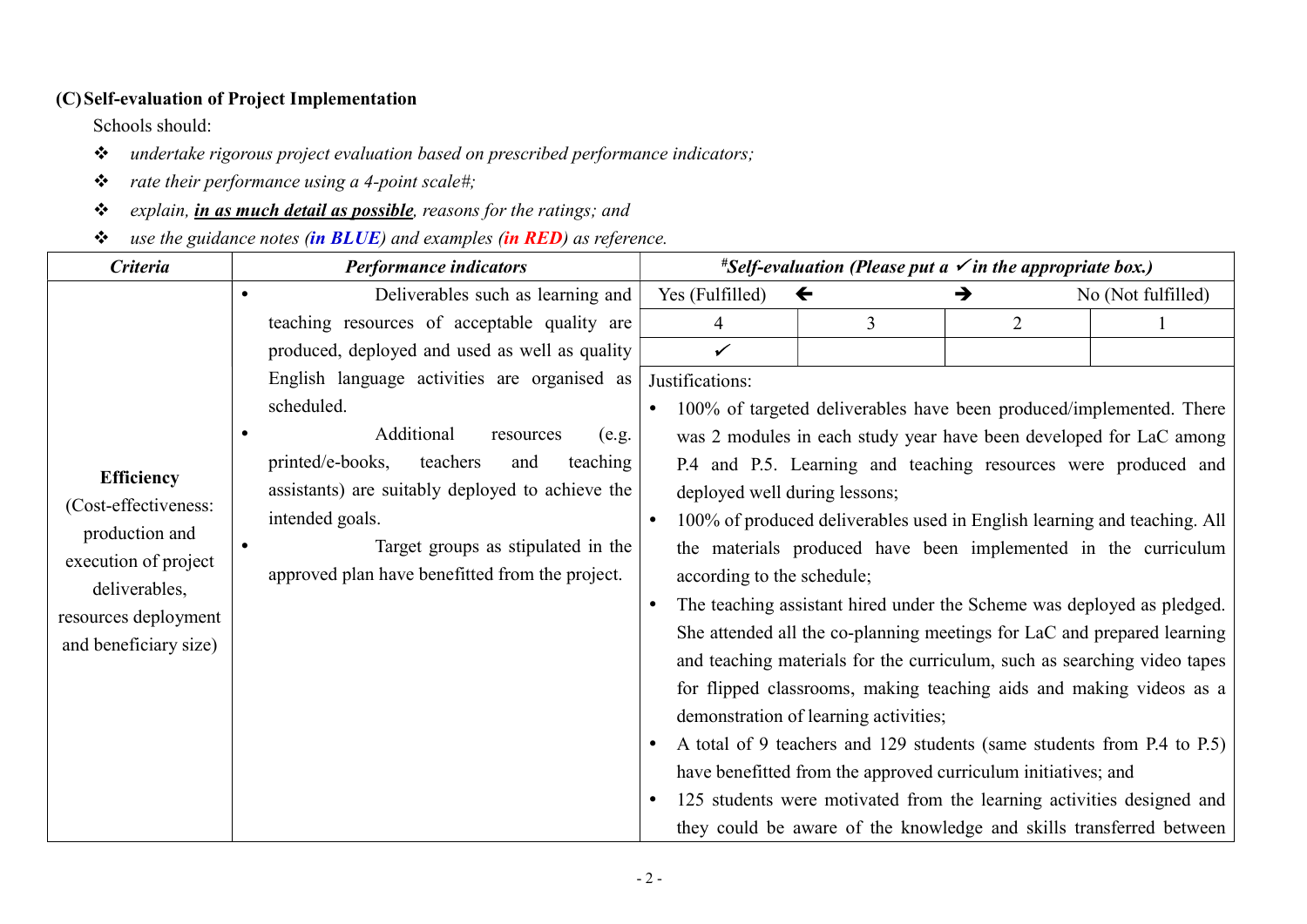|                                                                                                                                                                                                                                                                                                                                                                                                                                                                             | different KLAs.                                     |                                | <i>*Self-evaluation (Please put a <math>\checkmark</math> in the appropriate box.)</i> |                                                                                                                                                                                                                                                                                                                                                                                                                                                                                                                                                                                                                                                                                                                                                                                                                                                                                                                                                                                                                                                                                                             |  |  |
|-----------------------------------------------------------------------------------------------------------------------------------------------------------------------------------------------------------------------------------------------------------------------------------------------------------------------------------------------------------------------------------------------------------------------------------------------------------------------------|-----------------------------------------------------|--------------------------------|----------------------------------------------------------------------------------------|-------------------------------------------------------------------------------------------------------------------------------------------------------------------------------------------------------------------------------------------------------------------------------------------------------------------------------------------------------------------------------------------------------------------------------------------------------------------------------------------------------------------------------------------------------------------------------------------------------------------------------------------------------------------------------------------------------------------------------------------------------------------------------------------------------------------------------------------------------------------------------------------------------------------------------------------------------------------------------------------------------------------------------------------------------------------------------------------------------------|--|--|
|                                                                                                                                                                                                                                                                                                                                                                                                                                                                             |                                                     |                                |                                                                                        |                                                                                                                                                                                                                                                                                                                                                                                                                                                                                                                                                                                                                                                                                                                                                                                                                                                                                                                                                                                                                                                                                                             |  |  |
| Both observable (such as mastery                                                                                                                                                                                                                                                                                                                                                                                                                                            | Yes (Fulfilled)                                     | $\leftarrow$                   | $\rightarrow$                                                                          | No (Not fulfilled)                                                                                                                                                                                                                                                                                                                                                                                                                                                                                                                                                                                                                                                                                                                                                                                                                                                                                                                                                                                                                                                                                          |  |  |
| of target language skills) and measurable<br>outcomes (such as improvement as reflected by<br>formative and/or summative assessment results)<br>are achieved.<br>Teachers demonstrate a good<br>understanding of new curriculum requirements <sup>+</sup><br>in lessons, co-planning meetings and material<br>development process.<br>Monitoring and evaluation tools<br>$\bullet$<br>are effectively deployed for continual course<br>corrections and outcome improvement. | 4<br>Justifications:<br>$\bullet$<br>KLAs;<br>term. | $\overline{3}$<br>$\checkmark$ | $\overline{2}$                                                                         |                                                                                                                                                                                                                                                                                                                                                                                                                                                                                                                                                                                                                                                                                                                                                                                                                                                                                                                                                                                                                                                                                                             |  |  |
|                                                                                                                                                                                                                                                                                                                                                                                                                                                                             |                                                     |                                |                                                                                        | The following objective(s) have been met:<br>1. Broaden students' knowledge base through exposing them to a<br>broad array of texts on cross-curricular themes;<br>- About 65% of target level students (P.5) agree that they enjoy<br>reading English book, especially information books. Reading<br>habits have been developed on reading Epic as a daily routine.<br>- 100% of P.5 teachers participating in the evaluation meeting agreed<br>that students enjoyed reading the e-books which are chosen from<br>Epic (e.g. Jane Goodall, What are Shadows & Reflections) and<br>students were motivated in the learning activities<br>(doing experiments with lights).<br>2. Provide students with the chance to integrate newly-acquired<br>knowledge and connect learning experiences across different<br>- In general, students were able to connect their learning experiences<br>in Chinese, G.S. and EL under the topic of 'My Hero' in the 1 <sup>st</sup><br>- In the $2nd$ term, students were able to connect their learning<br>experiences in Science & Technology and EL under the topic of |  |  |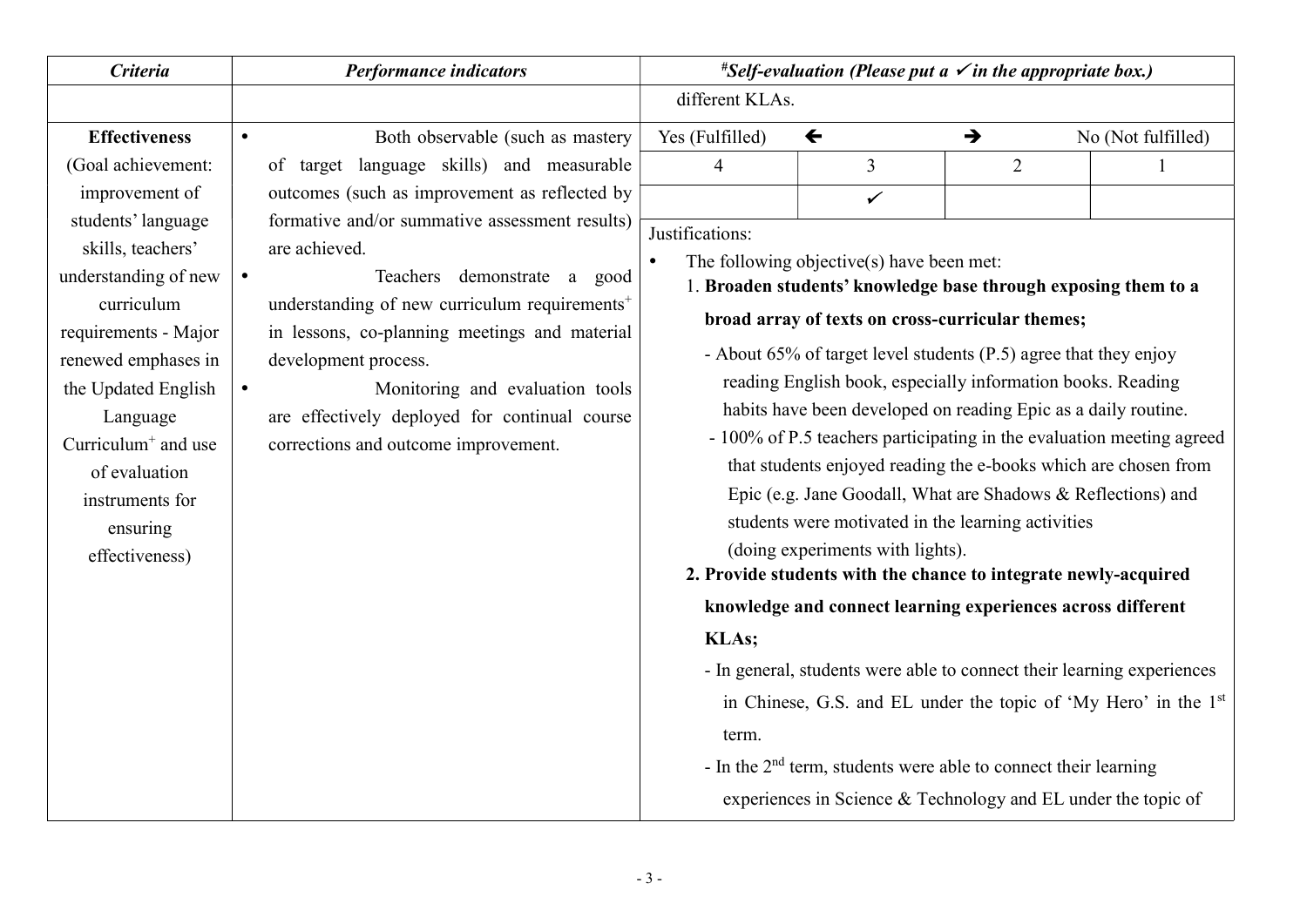| <b>Criteria</b> | <b>Performance indicators</b> | <i>*Self-evaluation (Please put a <math>\checkmark</math> in the appropriate box.)</i> |
|-----------------|-------------------------------|----------------------------------------------------------------------------------------|
|                 |                               | 'Lights'.                                                                              |
|                 |                               | - More than 80% students reported in the end-of-year survey that                       |
|                 |                               | they thought the learning activities were interesting. Thus, their                     |
|                 |                               | motivation of learning English could be raised in the programme.                       |
|                 |                               | - About 80% of target level students has developed their awareness                     |
|                 |                               | about the specific themes.                                                             |
|                 |                               | 3. Improve teachers' understanding of cross-curricular                                 |
|                 |                               | instructions;                                                                          |
|                 |                               | - Evaluation meeting have been done after school-based LaC                             |
|                 |                               | programme. 100% P.5 teachers expressed reflective and                                  |
|                 |                               | constructive feedback in the meetings.                                                 |
|                 |                               | - In-house sharing has been done in the end-of-term English                            |
|                 |                               | department meeting. More than 80% teachers understand what and                         |
|                 |                               | how LaC could be implemented in the curriculum.                                        |
|                 |                               | - More than 80% of teachers acquired a better understanding of                         |
|                 |                               | planning and implementing LaC in the existing curriculum.                              |
|                 |                               | 4. Strengthen the inter-departmental collaborative culture.                            |
|                 |                               | - Coordinators of P.5 teachers held meetings with different KLAs and                   |
|                 |                               | did preparation before the programme. One of the P.5 English                           |
|                 |                               | teacher was a P.5 G.S. and Science & Technology teacher as well.                       |
|                 |                               | She played the role as a bridge person in order to make sure the                       |
|                 |                               | programme could be run smoothly.                                                       |
|                 |                               | A summative assessment in each term was used as the evaluation                         |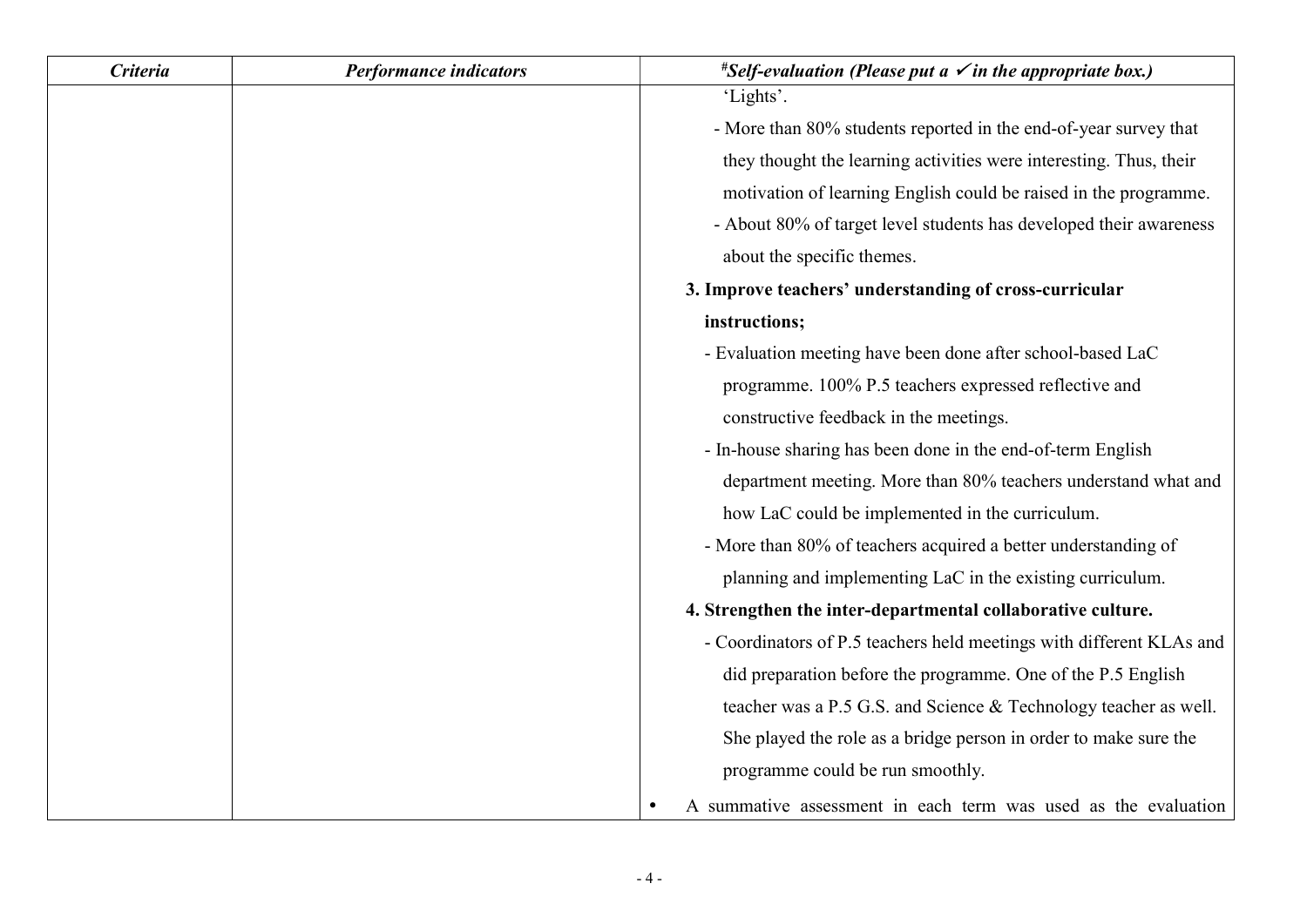| <b>Criteria</b>                                                                                                                                  | <b>Performance indicators</b>                                                                                                                                                                                                                                                        |                                                       | <i>*Self-evaluation (Please put a <math>\checkmark</math> in the appropriate box.)</i> |                |                                                                                                                                                                                                                                                                                                                                                                                                                                                                                                                                                                                                                                                                                                                                                                  |
|--------------------------------------------------------------------------------------------------------------------------------------------------|--------------------------------------------------------------------------------------------------------------------------------------------------------------------------------------------------------------------------------------------------------------------------------------|-------------------------------------------------------|----------------------------------------------------------------------------------------|----------------|------------------------------------------------------------------------------------------------------------------------------------------------------------------------------------------------------------------------------------------------------------------------------------------------------------------------------------------------------------------------------------------------------------------------------------------------------------------------------------------------------------------------------------------------------------------------------------------------------------------------------------------------------------------------------------------------------------------------------------------------------------------|
|                                                                                                                                                  |                                                                                                                                                                                                                                                                                      | $\bullet$                                             | examined to keep track of progress.                                                    |                | instrument. Besides, there is an end-of-year survey in each study year<br>for collecting students' data and suggestions on their English learning.<br>There is about 12% improvement in reading paper of formative<br>assessment of the same target group of students among the 2 years<br>project. However, less able students still performed unsatisfactorily<br>owing to the weak subject-knowledge background and lack of<br>preparation. Students' performance in reading exams was closely                                                                                                                                                                                                                                                                |
|                                                                                                                                                  | Curriculum<br>inititative(s)                                                                                                                                                                                                                                                         | Yes (Fulfilled)                                       | $\leftarrow$                                                                           | →              | No (Not fulfilled)                                                                                                                                                                                                                                                                                                                                                                                                                                                                                                                                                                                                                                                                                                                                               |
|                                                                                                                                                  | implemented has/have added value to the<br>existing English Language curriculum.                                                                                                                                                                                                     | $\overline{4}$<br>$\checkmark$                        | $\overline{3}$                                                                         | $\overline{2}$ | $\mathbf{1}$                                                                                                                                                                                                                                                                                                                                                                                                                                                                                                                                                                                                                                                                                                                                                     |
| Impact<br>(Broader and<br>longer-term effects on<br>curriculum<br>enhancement,<br>learning atmosphere<br>and teachers'<br>professional capacity) | Curriculum<br>inititative(s)<br>implemented has/have fostered a professional<br>sharing culture among English teachers,<br>resulting in enhanced capacity.<br>The English language learning<br>environment has been enriched and students<br>are more motivated in learning English. | Justifications:<br>✧<br>more in other KLAs.<br>✧<br>✧ | boosted in the learning activities.                                                    |                | The new LaC programme has helped students transfer knowledge<br>and skills between different KLAs. It helped students increase the<br>awareness that English learning could be a tool for them to learn<br>The programme had helped provide more exposure and stimulation<br>to students and thus, their vocabulary size has been expanded. As<br>students have learnt more vocabulary to be used in the<br>communication, they are more willing to communicate in English,<br>especially during the lessons. Thus, their speaking skills can also be<br>Students are equipped with HOT skills due to the various themes<br>related to other KLAs. More able students could be catered with<br>HOT skills. It could facilitate the transition from KS2 to KS3 as |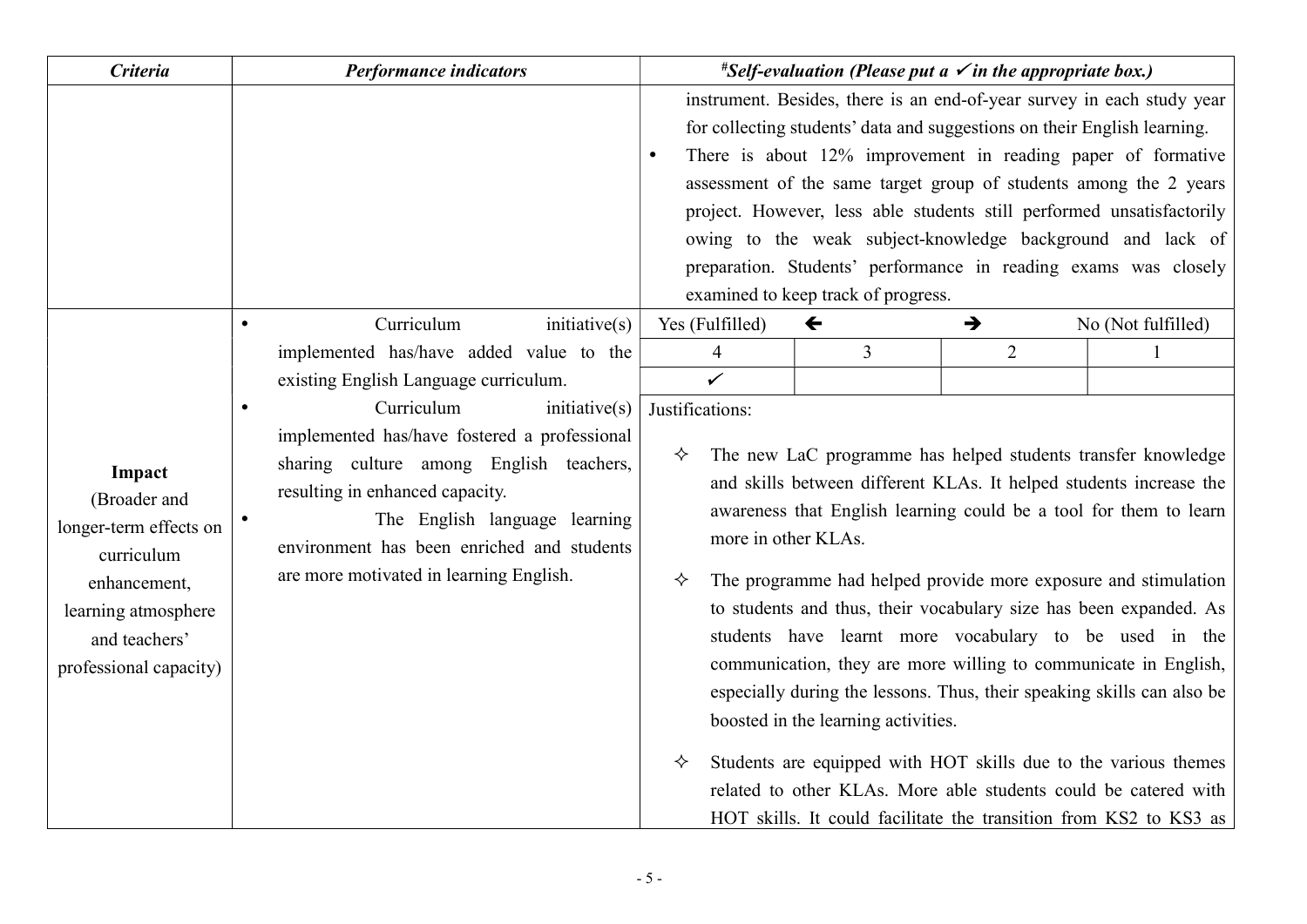| <b>Criteria</b> | <b>Performance indicators</b> | <i>*Self-evaluation (Please put a <math>\checkmark</math> in the appropriate box.)</i>                                                                                                                                                                                                                                                                                                                                                                                                                                                                                                                                                                                                                                   |
|-----------------|-------------------------------|--------------------------------------------------------------------------------------------------------------------------------------------------------------------------------------------------------------------------------------------------------------------------------------------------------------------------------------------------------------------------------------------------------------------------------------------------------------------------------------------------------------------------------------------------------------------------------------------------------------------------------------------------------------------------------------------------------------------------|
|                 |                               | well.                                                                                                                                                                                                                                                                                                                                                                                                                                                                                                                                                                                                                                                                                                                    |
|                 |                               | The new implemented programme also enriched the learning<br>✧<br>environment with a variety of learning resources and activities<br>which could motivate students to learn English.                                                                                                                                                                                                                                                                                                                                                                                                                                                                                                                                      |
|                 |                               | The new implemented programme helped enrich the current English<br>✧<br>Language curriculum with more variety of reading materials and<br>more ideas for designing reading learning activities. The resources<br>created from the programme are useful and effective.                                                                                                                                                                                                                                                                                                                                                                                                                                                    |
|                 |                               | The core team worked with EDB, Curriculum Development<br>✧<br>Institute, to direct and design the project and resources in the first<br>year. It helped developed a base on designing LaC programme for<br>the second year. The same panel head and bridge teacher help for the<br>same target group from P.4-5. They helped transfer the rational and<br>experience on the implemented programme. Moreover, the core<br>team teachers gained experience on designing LaC curriculum,<br>doing evaluation after lesson observation and sharing on how to<br>deliver the teaching strategies in the programme. These experience<br>helped develop teachers skills and knowledge on implementing LaC<br>in the curriculum. |
|                 |                               | The EDB NET provided the core team with advice on delivering<br>✧<br>cross-curricular instructions.                                                                                                                                                                                                                                                                                                                                                                                                                                                                                                                                                                                                                      |
|                 |                               | Supported by a new teaching assistant, the core team:<br>✧<br>* reviewed the P.4-P.5 reading and writing curriculum;                                                                                                                                                                                                                                                                                                                                                                                                                                                                                                                                                                                                     |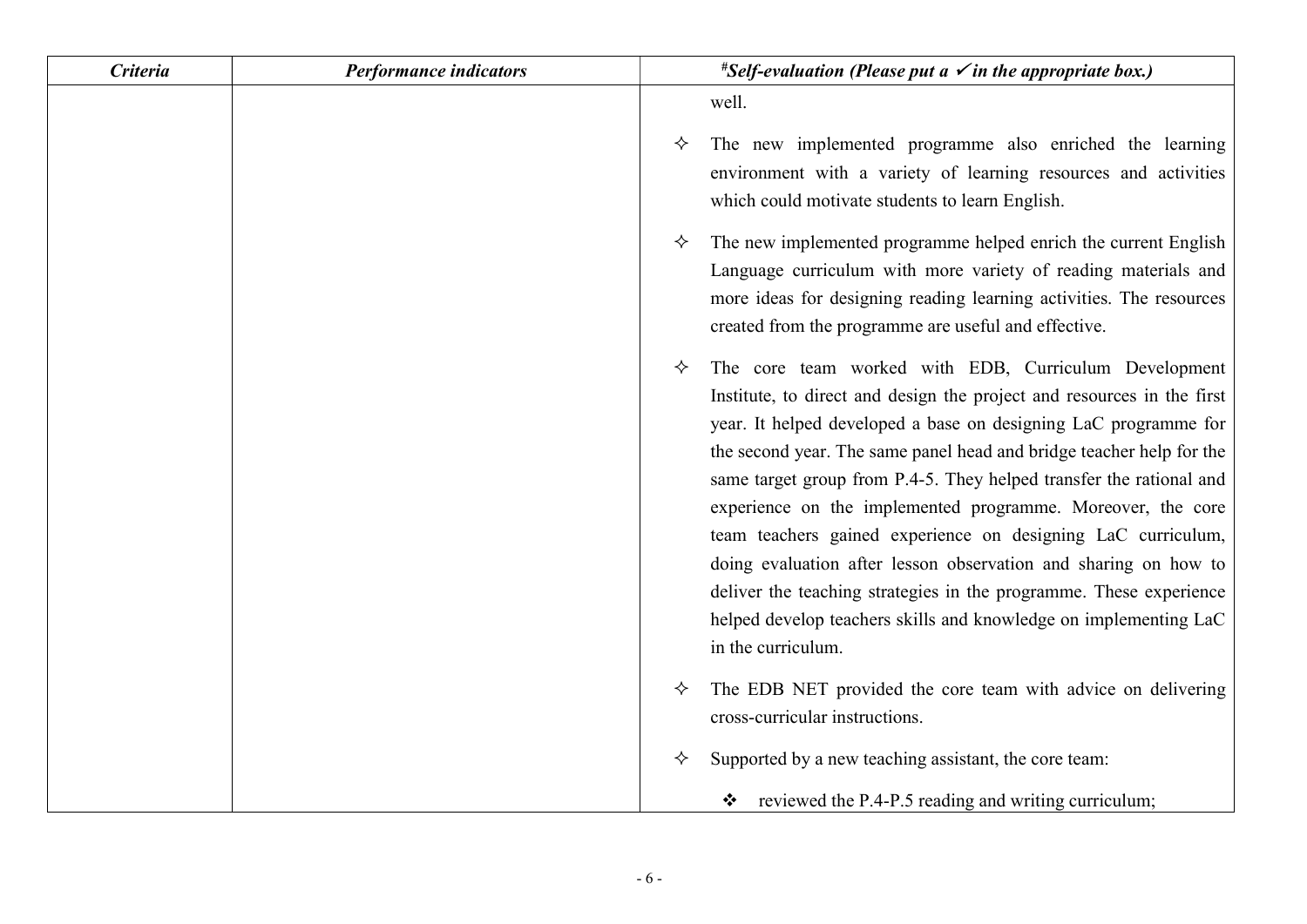| <b>Criteria</b>  | <b>Performance indicators</b>                      | <i>*Self-evaluation (Please put a <math>\checkmark</math> in the appropriate box.)</i> |                                                                                                                                                                      |                    |
|------------------|----------------------------------------------------|----------------------------------------------------------------------------------------|----------------------------------------------------------------------------------------------------------------------------------------------------------------------|--------------------|
|                  |                                                    | ❖<br>and evaluation meetings;                                                          | arranged weekly ( $1st$ year) & bi-weekly ( $2nd$ year) co-planning                                                                                                  |                    |
|                  |                                                    | ❖                                                                                      | developed the P.4-P.5 LaC Programme materials such as<br>module plans, lesson plans, learning and teaching activities,<br>graded tasks, assignments and assessments; |                    |
|                  |                                                    | ❖<br>first year;                                                                       | arranged lesson observations once for every module in the                                                                                                            |                    |
|                  |                                                    | conducted<br>❖<br>years; and                                                           | professional sharing<br>sessions<br>Department meetings involving all the English teachers in 2                                                                      | in<br>English      |
|                  |                                                    | ❖                                                                                      | attended professional development programmes related to<br>LaC organised by external organisations.                                                                  |                    |
|                  |                                                    |                                                                                        | has a chance to cooperate with other teachers of other KLAs;                                                                                                         |                    |
|                  |                                                    | Coordinators of the core team have done a sharing with EDB, CDI,<br>✧                  |                                                                                                                                                                      |                    |
|                  |                                                    | for other external teachers in order to promoting RaC.                                 |                                                                                                                                                                      |                    |
|                  | Project goals set are in close<br>$\bullet$        | Yes (Fulfilled)<br>$\leftarrow$                                                        | →                                                                                                                                                                    | No (Not fulfilled) |
|                  | alignment with the school's major concerns         | 3<br>4                                                                                 | $\overline{2}$                                                                                                                                                       |                    |
|                  | and teachers'/students' needs.                     | $\checkmark$                                                                           |                                                                                                                                                                      |                    |
| Relevance        | Proper mechanisms (e.g. regular                    | Justifications:                                                                        |                                                                                                                                                                      |                    |
| (Goal alignment) | project review meetings) are in place to ensure    | Goals are set according to the school's concerns and one of the 2<br>$\bullet$         |                                                                                                                                                                      |                    |
|                  | that project activities and outputs are consistent | department objectives - to raise students' reading interest and ability.               |                                                                                                                                                                      |                    |
|                  | with the overall goal and the attainment of the    | The implemented programme has addressed the teachers' needs with<br>$\bullet$          |                                                                                                                                                                      |                    |
|                  | objectives.                                        | different teaching resources and lesson designs. It also facilitate                    |                                                                                                                                                                      |                    |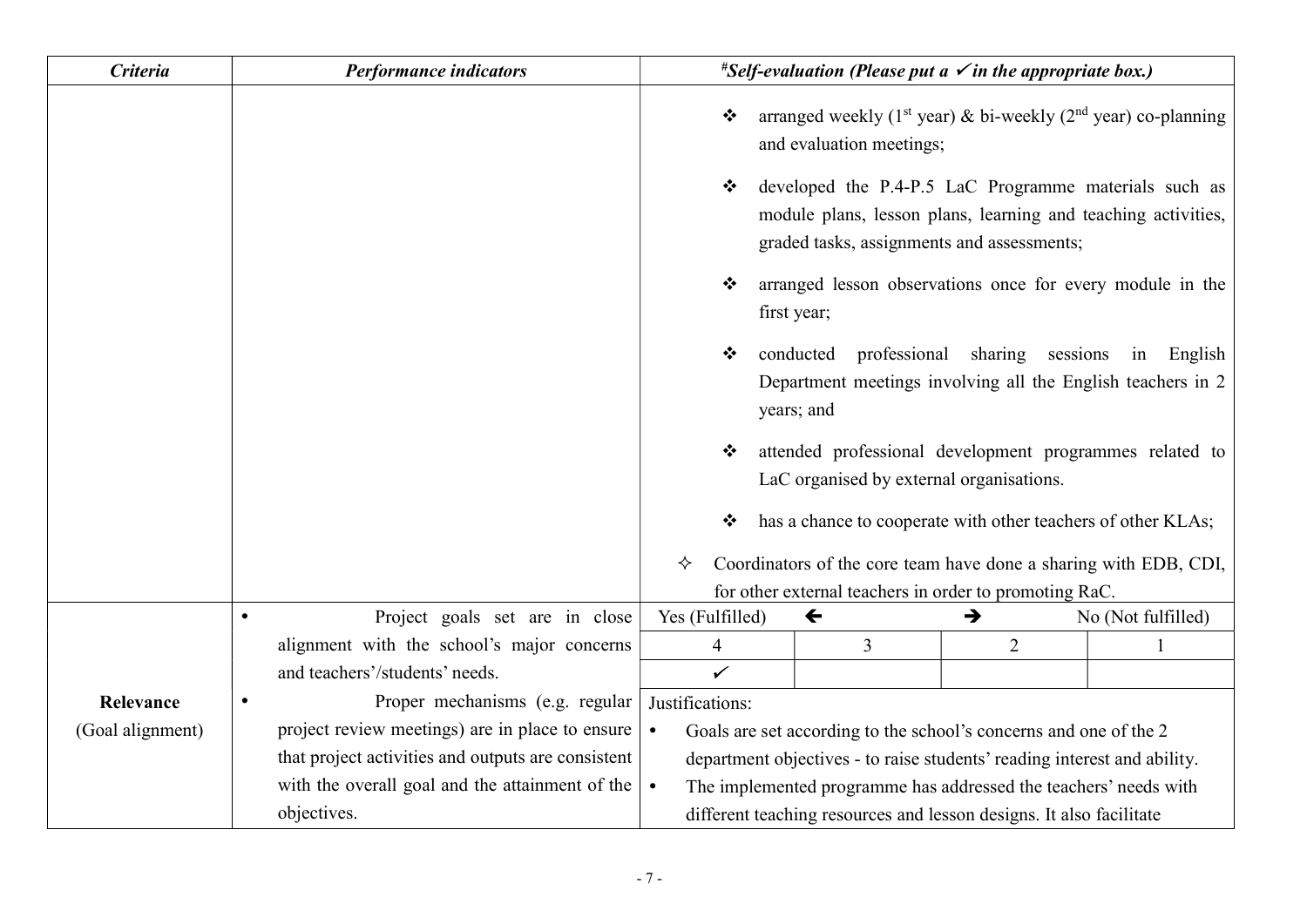| <b>Criteria</b>                                                                                                        | <b>Performance indicators</b>                                                                                                                                                                                                       |                                                                                | <i>*Self-evaluation (Please put a <math>\checkmark</math> in the appropriate box.)</i>                                                                                                                                                                                                                                                                                                                                                                                                                                                                                                                                                                                                                                       |                |                    |
|------------------------------------------------------------------------------------------------------------------------|-------------------------------------------------------------------------------------------------------------------------------------------------------------------------------------------------------------------------------------|--------------------------------------------------------------------------------|------------------------------------------------------------------------------------------------------------------------------------------------------------------------------------------------------------------------------------------------------------------------------------------------------------------------------------------------------------------------------------------------------------------------------------------------------------------------------------------------------------------------------------------------------------------------------------------------------------------------------------------------------------------------------------------------------------------------------|----------------|--------------------|
|                                                                                                                        |                                                                                                                                                                                                                                     | $\bullet$<br>$\bullet$<br>$\bullet$                                            | students' learning in terms of extra learning resources, vocabulary<br>expansion and implementation of reading strategies.<br>In order to manage and modify the programme objectives, regular<br>co-planning meetings and evaluation meetings have been done<br>throughout the whole year. It ensures that the programme activities and<br>outputs are consistent with the goal and the attainment of the objectives.<br>Reporting to the school curriculum department have been done in the<br>regular curriculum department meeting.<br>Sharing on the programme with all English teachers have been done at<br>the English Department twice a year.                                                                       |                |                    |
|                                                                                                                        | Newly-developed materials are<br>$\bullet$                                                                                                                                                                                          | Yes (Fulfilled)                                                                | $\leftarrow$                                                                                                                                                                                                                                                                                                                                                                                                                                                                                                                                                                                                                                                                                                                 | $\rightarrow$  | No (Not fulfilled) |
|                                                                                                                        | consistently used after the implementation of                                                                                                                                                                                       | 4                                                                              | $\overline{3}$                                                                                                                                                                                                                                                                                                                                                                                                                                                                                                                                                                                                                                                                                                               | $\overline{2}$ |                    |
|                                                                                                                        | approved curriculum initiatives and fully                                                                                                                                                                                           | $\checkmark$                                                                   |                                                                                                                                                                                                                                                                                                                                                                                                                                                                                                                                                                                                                                                                                                                              |                |                    |
| Sustainability<br>(Continuation of a<br>project's goals,<br>principles, and efforts<br>to achieve<br>desired outcomes) | integrated with the existing English Language<br>curriculum.<br>Related<br>students'/professional<br>$\bullet$<br>development activities are conducted after the $\vert$<br>project period for sustaining the benefits<br>obtained. | Justifications:<br>$\bullet$<br>$\bullet$<br>$\bullet$<br>levels.<br>$\bullet$ | The KS2 LaC programme has been incorporated into P.4 $&$ 5 core<br>English Language Curriculum.<br>Related instructional strategies have been infused in P.4 & 5<br>classrooms. Readers and/or e-books with related themes have been<br>adopted in KS2 curriculum.<br>The P.4 $\&$ 5 LaC programme will be extended to P.6 to smoothen<br>transition between different key stages.<br>The panel head and some of the core members will serve as seed<br>teachers and support the development of similar programme in other<br>Professional development activities with related themes will be<br>conducted in the future. Teachers will be encouraged to join the<br>workshops related to LaC held by external organization. |                |                    |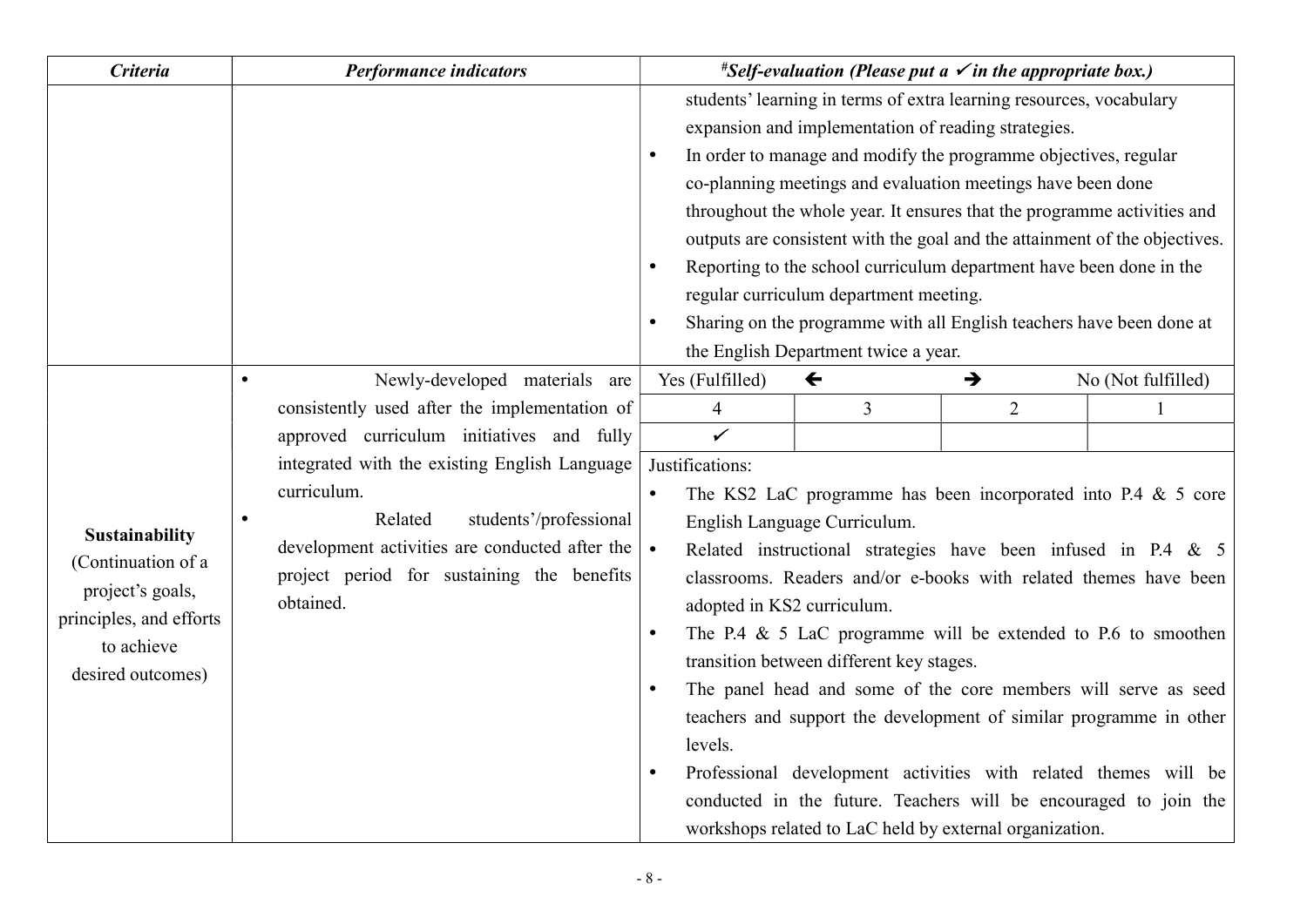| Criteria | <b>Performance indicators</b> | <i>*Self-evaluation (Please put a <math>\checkmark</math> in the appropriate box.)</i> |                                                                         |
|----------|-------------------------------|----------------------------------------------------------------------------------------|-------------------------------------------------------------------------|
|          |                               |                                                                                        | One core teacher from the programme will stay in the same level in      |
|          |                               |                                                                                        | order to make sure the developed activities and materials could be      |
|          |                               |                                                                                        | implemented smoothly in P.6 curriculum.                                 |
|          |                               |                                                                                        | All the resources developed have been saved well in the school drive in |
|          |                               |                                                                                        | order to maintain the sustainability in the future.                     |

| Other details                                                                                                                                         |                                                                                                                                                                                                                                                                                                                                                                                                                                                                                                                                                                                                                                                                                                                      |  |
|-------------------------------------------------------------------------------------------------------------------------------------------------------|----------------------------------------------------------------------------------------------------------------------------------------------------------------------------------------------------------------------------------------------------------------------------------------------------------------------------------------------------------------------------------------------------------------------------------------------------------------------------------------------------------------------------------------------------------------------------------------------------------------------------------------------------------------------------------------------------------------------|--|
| Issues or problems encountered during the reporting period which have<br>impacted on the progress of the project and how they were/will be dealt with | - Due to the special school days of COVID-19 (alternate online lessons and<br>face-to-face lessons), the project of 1st term in the $2nd$ implemented year<br>for P.5 has been changed in terms of different lesson modes.<br>- All the teaching and learning materials needed to be amended so that<br>students can learn better both online and face-to-face.<br>- Although a lot of limitation occurred due to the special lesson<br>arrangement, it's a good chance for students to develop self-directed<br>learning skills. Teachers had to explore different ways to carry out the<br>project. More Apps and IT platforms have been implemented in the<br>lessons. For example, Seesaw, bamboozle, Epic, etc. |  |
| Other areas that the core team would like to raise which are not covered above                                                                        | N <sub>il</sub>                                                                                                                                                                                                                                                                                                                                                                                                                                                                                                                                                                                                                                                                                                      |  |
| Good practices identified (if any)                                                                                                                    | Development and execution of English Language teaching and learning<br>resources:<br>Our school has good preparation for the programme. Selection of the<br>core team members and the bridge person between different KLAs<br>have be chosen before the programme started.<br>Bi-weekly co-planning meetings have been scheduled before the term<br>started. It can assure the core team have more space to discuss about                                                                                                                                                                                                                                                                                            |  |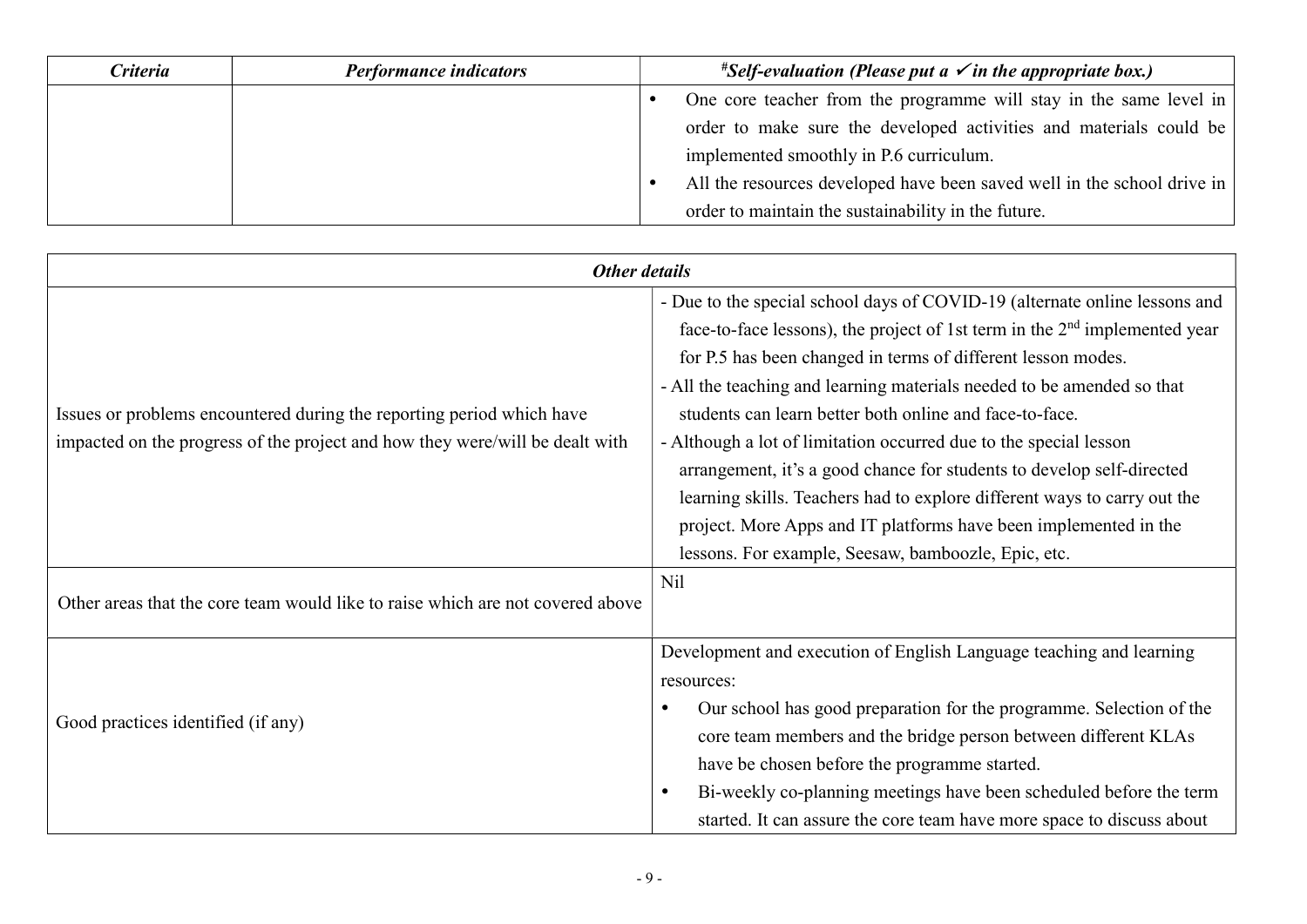| Other details |                                                                                                                                                                                                                                                                                                                                                                                                                                                                                                                       |  |
|---------------|-----------------------------------------------------------------------------------------------------------------------------------------------------------------------------------------------------------------------------------------------------------------------------------------------------------------------------------------------------------------------------------------------------------------------------------------------------------------------------------------------------------------------|--|
|               | the programme regularly.<br>The participation of NET can provide the core team more resources<br>and constructive advice.<br>Joining the programme of EDB, CDI, in the first implemented year<br>can provide the core team with more resources and modify the<br>programme with professional advice.                                                                                                                                                                                                                  |  |
|               | Implementation of project activities:<br>All core team members contributed during co-planning meetings. All<br>the activities and learning materials are designed and circulated to the<br>whole team. Everyone agreed with the whole planning.<br>Materials were well prepared by the teacher assistant, which makes<br>sure the implementation of the project with available materials.<br>Closed communication and sharing of students' performance were<br>done almost everyday in staff room and WhatsApp group. |  |
|               | Deployment of additional resources:<br>Extra readers have been bought by students (both P.4 $\&$ 5) before the<br>term started.<br>Extra reading materials and IT tools for teaching and learning<br>activities are explored by the whole core team members. The culture<br>of regular communication and sharing have been developed.                                                                                                                                                                                 |  |
|               | Formulation and application of new instructional strategies.<br>Teachers are willing to learn and apply new instructional strategies.<br>The culture of regular communication and sharing have been<br>developed.                                                                                                                                                                                                                                                                                                     |  |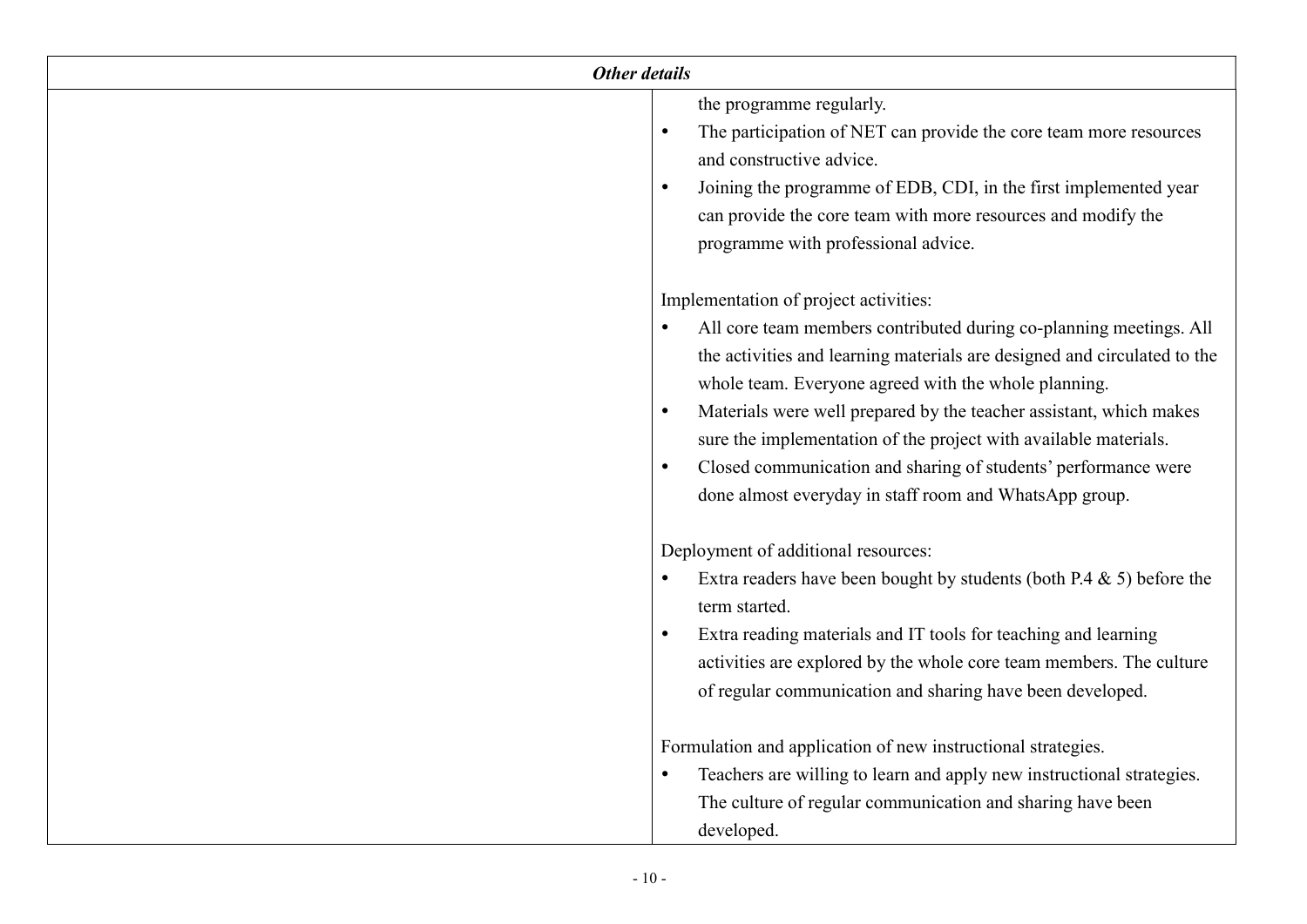| Other details                  |                                                                                                                                                                                                                                                                                                                                                                                                                                                                                                                                                                                                                                                                                                                                                                                                                                                                                                                                                                                   |
|--------------------------------|-----------------------------------------------------------------------------------------------------------------------------------------------------------------------------------------------------------------------------------------------------------------------------------------------------------------------------------------------------------------------------------------------------------------------------------------------------------------------------------------------------------------------------------------------------------------------------------------------------------------------------------------------------------------------------------------------------------------------------------------------------------------------------------------------------------------------------------------------------------------------------------------------------------------------------------------------------------------------------------|
|                                | Our school is* willing to share good practices with other schools.                                                                                                                                                                                                                                                                                                                                                                                                                                                                                                                                                                                                                                                                                                                                                                                                                                                                                                                |
| Successful experience (if any) | Enhancement of the existing English Language curriculum:<br>Connection between EL and other KLAs are started to be developed<br>and modified from the project.<br>More interesting and meaningful activities and teaching and learning<br>$\bullet$<br>materials have been designed so that students motivation to learn<br>could be raised and they could be aware of the common learning<br>points between EL and other KLAs.<br>Establishment of an English language-rich environment:<br>Activities and teaching and learning materials were designed for<br>students to develop their four skills in learning English.<br>Topics chosen were related to students' daily experience. They can<br>$\bullet$<br>apply what they have learnt in their daily life.<br>Students felt much more confident in English lessons after they have<br>$\bullet$<br>learnt the same topics in other KLAs (i.e. Chinese, General Studies,<br>Intergrated Science and Science & Technology). |
|                                | Enhancement of students' language skills and learning motivation:<br>Most students were motivated from the programme. They liked the<br>activities designed and most of them could be aware of the knowledge<br>and skills transferred between EL and other KLAs.                                                                                                                                                                                                                                                                                                                                                                                                                                                                                                                                                                                                                                                                                                                 |
|                                | Catering for students' diverse learning needs;                                                                                                                                                                                                                                                                                                                                                                                                                                                                                                                                                                                                                                                                                                                                                                                                                                                                                                                                    |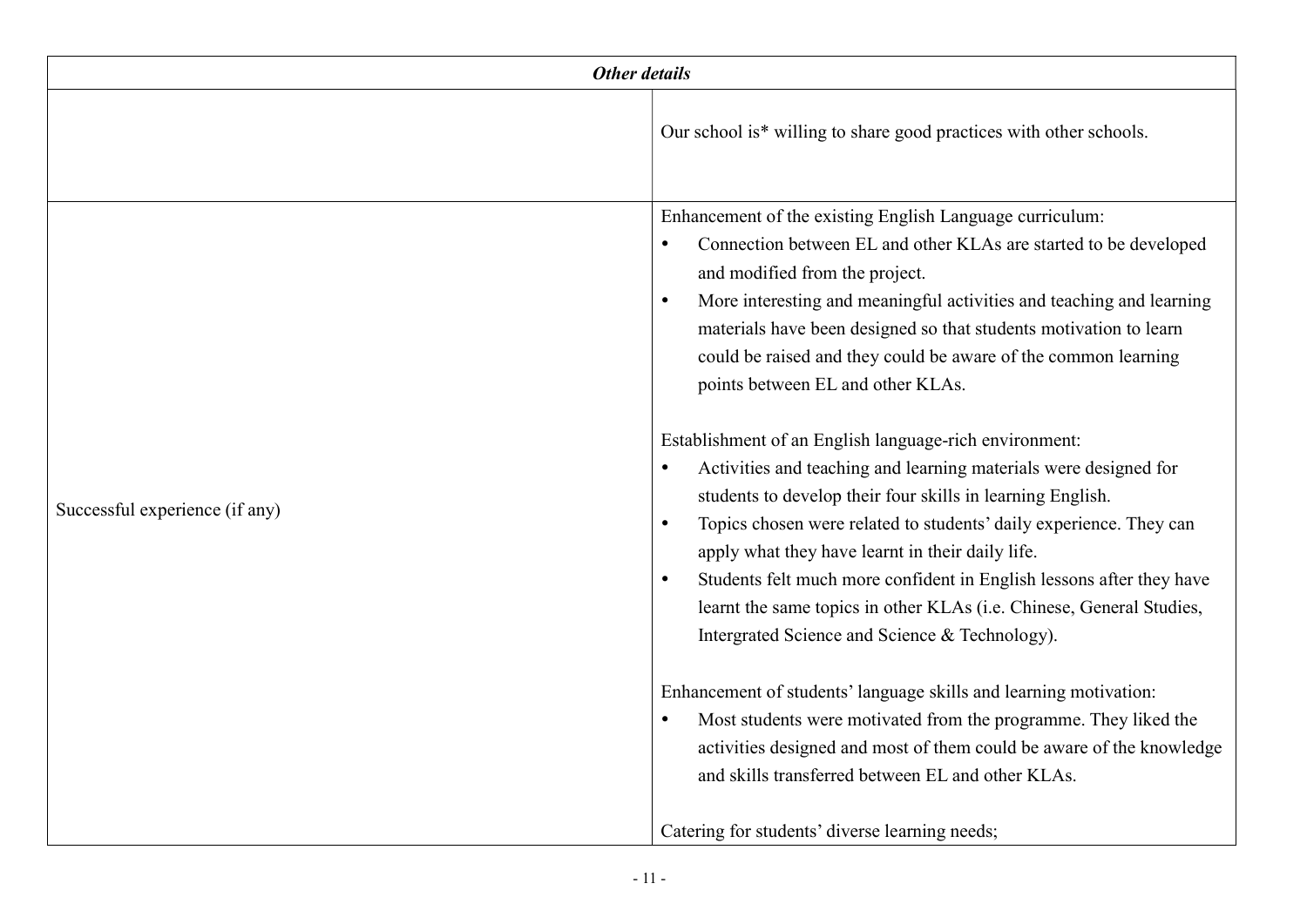| <b>Other details</b> |                                                                       |
|----------------------|-----------------------------------------------------------------------|
|                      | Group activities could allow more able students help with the less    |
|                      | abled one.                                                            |
|                      | Writing requirements were adjusted according to students abilities.   |
|                      |                                                                       |
|                      | Enhancement of teachers' professional capacity:                       |
|                      | The culture of regular discussion and sharing has been developed.     |
|                      | In-house sharing has been done for all the English teachers in        |
|                      | department meeting.                                                   |
|                      | Sharing for external schools has been done in order to exchange       |
|                      | experience on promoting RaC with other schools.                       |
|                      |                                                                       |
|                      | Collaboration among teachers.                                         |
|                      | Collaboration among English and teachers of other KLAs have been      |
|                      | developed. More collaboration will be planned for the next study year |
|                      | in P.6.                                                               |